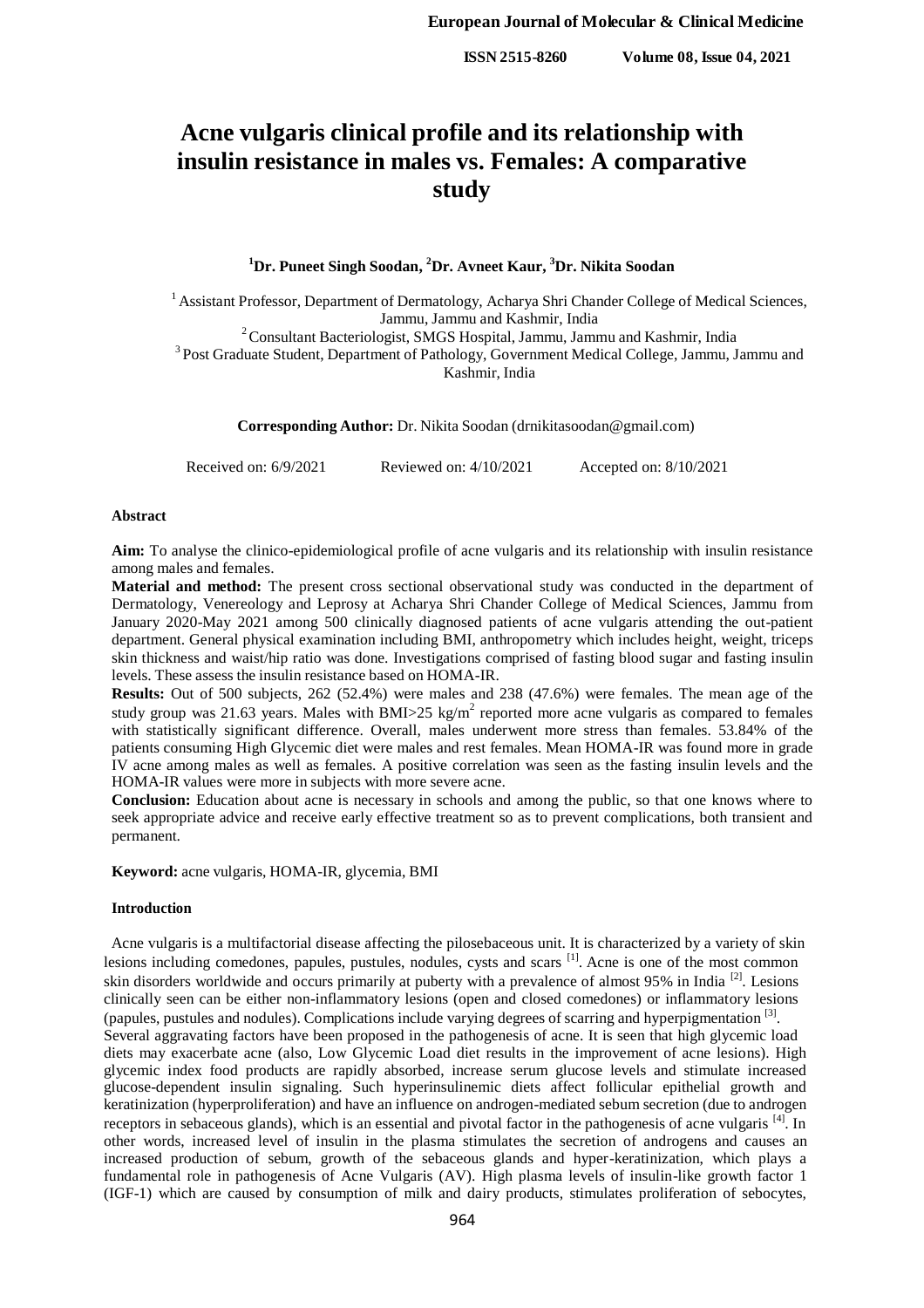#### **European Journal of Molecular & Clinical Medicine**

#### **ISSN 2515-8260 Volume 08, Issue 04, 2021**

resulting in the development and progression of acne lesions. Skim milk contains less estrogen than whole milk. Estrogen is a hormone that may reduce acne [5].

This study was conducted to analyse the clinico-epidemiological profile of acne vulgaris and it's relationship with insulin resistance among males and females.

**Material and method:** The present cross sectional observational study was conducted in the department of Dermatology, Venereology and Leprosy at Acharya Shri Chander College of Medical Sciences, Jammu from January 2020-May 2021. The study consisted of 500 clinically diagnosed patients of acne vulgaris attending the out-patient department. Patients were enrolled in the study after obtaining written informed consent and approval from Institutional Ethical Committee. Patient aged 11-40 years presenting with acne, all grades of acne including severe variants of acne and acne with acne scars were included in the study. Patients not willing to take part in the study and acne patients with known history of mental disorder unrelated to acne, concurrent physical illnesses and disabilities that can affect their mental state were excluded from the study.

General physical examination including BMI, anthropometry which includes height, weight, triceps skin thickness and waist/hip ratio was done. A detailed history was taken regarding the age, occupation, onset, course, site and duration of acne, history of associated symptoms, history of physical and mental stress, family history of acne, history of use of any drugs (oral or topical) especially steroid use, history of systemic diseases, diet, menstrual history and obstetric history, personal habits and any other relevant skin or systemic disease. Investigations comprised of fasting blood sugar and fasting insulin levels. These assess the insulin resistance based on HOMA-IR. HOMA-IR stands for Homeostatic Model Assessment of Insulin Resistance. In the study, the Optimal value is taken to be 1.0 (range=0.5-1.4). The HOMA-IR was calculated with the following formula: HOMA-IR= Glucose X Insulin/22.5 (glucose levels in mmol/L, insulin levels in mIU/L). HOMA-IR= Glucose X Insulin/405 (Fasting glucose in mg/dl, insulin in  $\mu$ IU/ml).

Data was collected in structured data collection forms. All the findings and observations were coded and entered in Excel master sheet.

**Statistical analysis:** Data so collected was tabulated in an excel sheet, under the guidance of statistician. The means and standard deviations of the measurements per group were used for statistical analysis (SPSS 22.00 for windows; SPSS inc., Chicago, USA). For each assessment point, data were statistically analysed using factorial analysis of variance (ANOVA). Difference between two groups was determined using chi square test and the level of significance was set at  $p < 0.05$ .

**Results:** Out of 500 subjects, 262 (52.4%) were males and 238 (47.6%) were females. The mean age of the study group was 21.63 years. Out of total 500 cases, maximum number of cases were found in the age group of 16-20 years (54%). 16-20 years was the most common acne affected age group among males (60.31%) as well as females (47.06%) while the least

affected age group was 31-35 years in males (0.76%) and 36-40 years in females (4.62%).

Normal BMI was more commonly seen in female patients with acne. 170 patients (34%) are found to be in the overweight category (BMI>25 kg/m<sup>2</sup>). Out of these, majority are males (65.29%) being maximum in obese class

I. Males with BMI $>$ 25 kg/m<sup>2</sup> reported more acne vulgaris as compared to females with statistically significant difference as  $p<0.01$  by chi square test as shown in table 1.

| $\mathbf{BMI}(\mathbf{Kg/m}^2)$ | Male $(N=262)$ |               | Female $(N=238)$ |               | Total $(N=500)$ |      |
|---------------------------------|----------------|---------------|------------------|---------------|-----------------|------|
|                                 |                | $\frac{1}{2}$ |                  | $\frac{0}{0}$ |                 | $\%$ |
| Underweight $(\leq 18.5)$       | 25             | 9.54          | 32               | 13.45         | 57              | 11.4 |
| Normal (18.5-24.9)              | 126            | 48.09         | 147              | 61.76         | 273             | 54.6 |
| Pre-Obese (25-29.9)             | 77             | 29.39         | 51               | 21.43         | 128             | 25.6 |
| Obese Class 1 (30-34.9)         | 20             | 7.63          |                  | 1.68          | 24              | 4.8  |
| Obese Class 2 (35-39.9)         | Q              | 3.44          |                  | 1.26          | 12              | 2.4  |
| Obese Class $3 \geq 40$         |                | 1.91          |                  | 0.42          |                 | 1.2  |
| p value                         | ${<}0.01*$     |               |                  |               |                 |      |

**Table 1:** BMI status among the study subjects

\*: Statistically significant

In the study, elevated lesions were reported by all the males and females (100%). Oily skin and erythema was reported more among females while pustules and nodules/Cyst were complained more among males (table 2).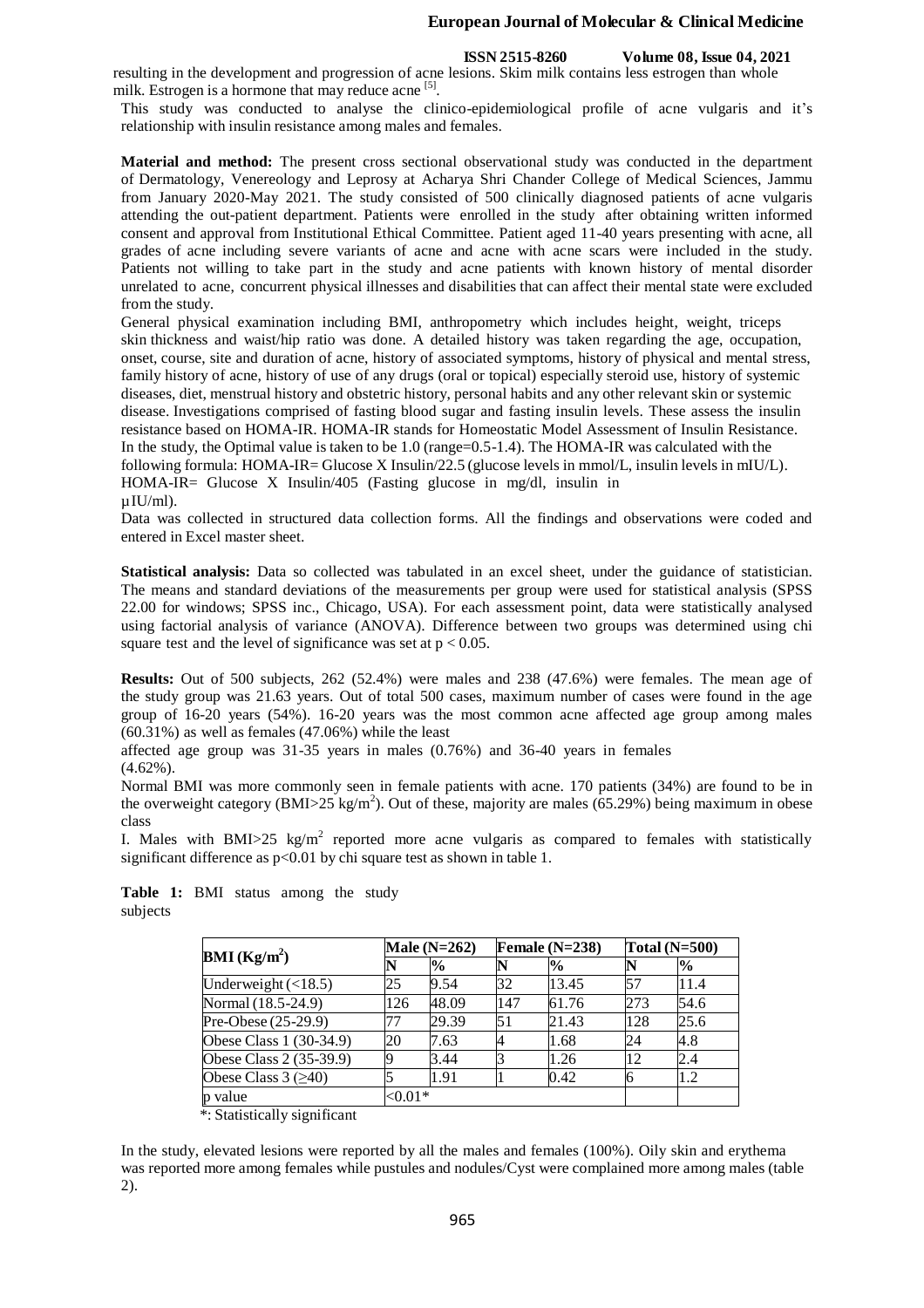**ISSN 2515-8260 Volume 08, Issue 04, 2021**

| <b>Complaints</b>       | Male $(N=262)$ |               | Female $(N=238)$ |               | Total $(N=500)$ |               |
|-------------------------|----------------|---------------|------------------|---------------|-----------------|---------------|
|                         | N              | $\frac{0}{0}$ | N                | $\frac{0}{0}$ | N               | $\frac{6}{9}$ |
| Oily Skin               | 217            | 82.82         | 213              | 89.50         | 430             | 86            |
| <b>Elevated Lesions</b> | 262            | 100.00        | 238              | 100.00        | 500             | 100           |
| Pustules                | 211            | 80.53         | 163              | 68.49         | 374             | 74.8          |
| Nodules/Cyst            | 161            | 61.45         | 71               | 29.83         | 232             | 46.4          |
| Pain/Itching/Burning    | 69             | 26.34         | 63               | 26.47         | 132             | 26.4          |
| Erythema                | 223            | 85.12         | 214              | 89.92         | 437             | 87.5          |
|                         |                |               |                  |               |                 |               |

**Table 2:** Presenting complaints among study subjects

Out of the total, 54.4% individuals complained of always suffering from stress due to any cause. This showed that stress is a major aggravating factor in causing acne as most of the patients suffered from stress at some point. Stress was not found among 16.03% and 12.18% of the males and females respectively with statistically significant difference (p value=0.04). Overall, males underwent more stress than females. 53.84% of the patients consuming High Glycemic diet were males and rest females. Cosmetics use was reported among 34.73% of the males and 71.43% of the females. The difference was statistically significant with p=0.008 by chi square test showing that cosmetics are more in common use by women having acne. 119 patients (23.8%) reported aggravation with seasonal variation. Out of these, majority (90.76%) complained of summer aggravation of acne. Only 11 patients reported aggravation in winters; 4 were males and 7 females. No statistically significant difference was seen among males and females. Premenstrual flare was revealed among 62.61% of the females. Medications were used by 13.6 % of total population with no statistically significant difference between males and females (table 3).

|                                           | Male $(N=262)$ |                | Female $(N=238)$ |               | Total $(N=500)$ |               |
|-------------------------------------------|----------------|----------------|------------------|---------------|-----------------|---------------|
| <b>Aggravating Factors</b>                |                | $\frac{0}{0}$  | N                | $\frac{0}{0}$ | N               | $\frac{6}{6}$ |
| <b>Stress</b>                             |                |                |                  |               |                 |               |
| Always                                    | 133            | 50.76          | 139              | 58.40         | 272             | 54.4          |
| Occasional                                | 87             | 33.21          | 70               | 29.41         | 157             | 31.4          |
| Absent                                    | 42             | 16.03          | 29               | 12.18         | 71              | 14.2          |
| p value                                   | $0.04*$        |                |                  |               |                 |               |
| <b>Type of Food</b>                       |                |                |                  |               |                 |               |
| Oily Food+ Intake of Meat + High Glycemic | 210            | 80.15          | 180              | 75.63         | 390             | 78            |
| Diet                                      |                |                |                  |               |                 |               |
| Vegetable and Fruit                       | 52             | 19.85          | 58               | 24.37         | 110             | 22            |
| p value                                   | $0.03*$        |                |                  |               |                 |               |
| <b>Cosmetics</b>                          |                |                |                  |               |                 |               |
| Yes                                       | 91             | 34.73          | 170              | 71.43         | 261             | 52.2          |
| N <sub>o</sub>                            | 171            | 65.27          | 68               | 28.57         | 239             | 47.8          |
| p value                                   | $0.008*$       |                |                  |               |                 |               |
| <b>Season</b>                             |                |                |                  |               |                 |               |
| Summer                                    | 57             | 21.76          | 51               | 21.43         | 108             | 21.6          |
| Winter                                    | 4              | 1.53           | 7                | 2.94          | 11              | 2.2           |
| Premenstrual Flare                        | $\overline{a}$ | $\overline{a}$ | 149              | 62.61         |                 |               |
| Medication                                | 37             | 14.12          | 31               | 13.03         | 68              | 13.6          |
| <b>Deleterious Habit</b>                  |                |                |                  |               |                 |               |
| None                                      | 171            | 65.27          | 224              | 94.12         | 395             | 79            |
| Smoking                                   | 62             | 23.66          | 9                | 3.78          | 71              | 14.2          |
| Alcohol                                   | 29             | 11.07          | 5                | 2.10          | 34              | 6.8           |
| p value                                   | $0.03*$        |                |                  |               |                 |               |

**Table 3:** Distribution of cases according to aggravating factors

\*: Statistically

significant.

In our study, acne vulgaris was found on face among 80.25% of the females which is comparatively high as compared to males (58.02%). Back, chest and arms were more commonly involved in males as compared to females. Statistically significant difference was found among males and females with regard to location of lesions  $(p=0.02)$  as shown in table 4.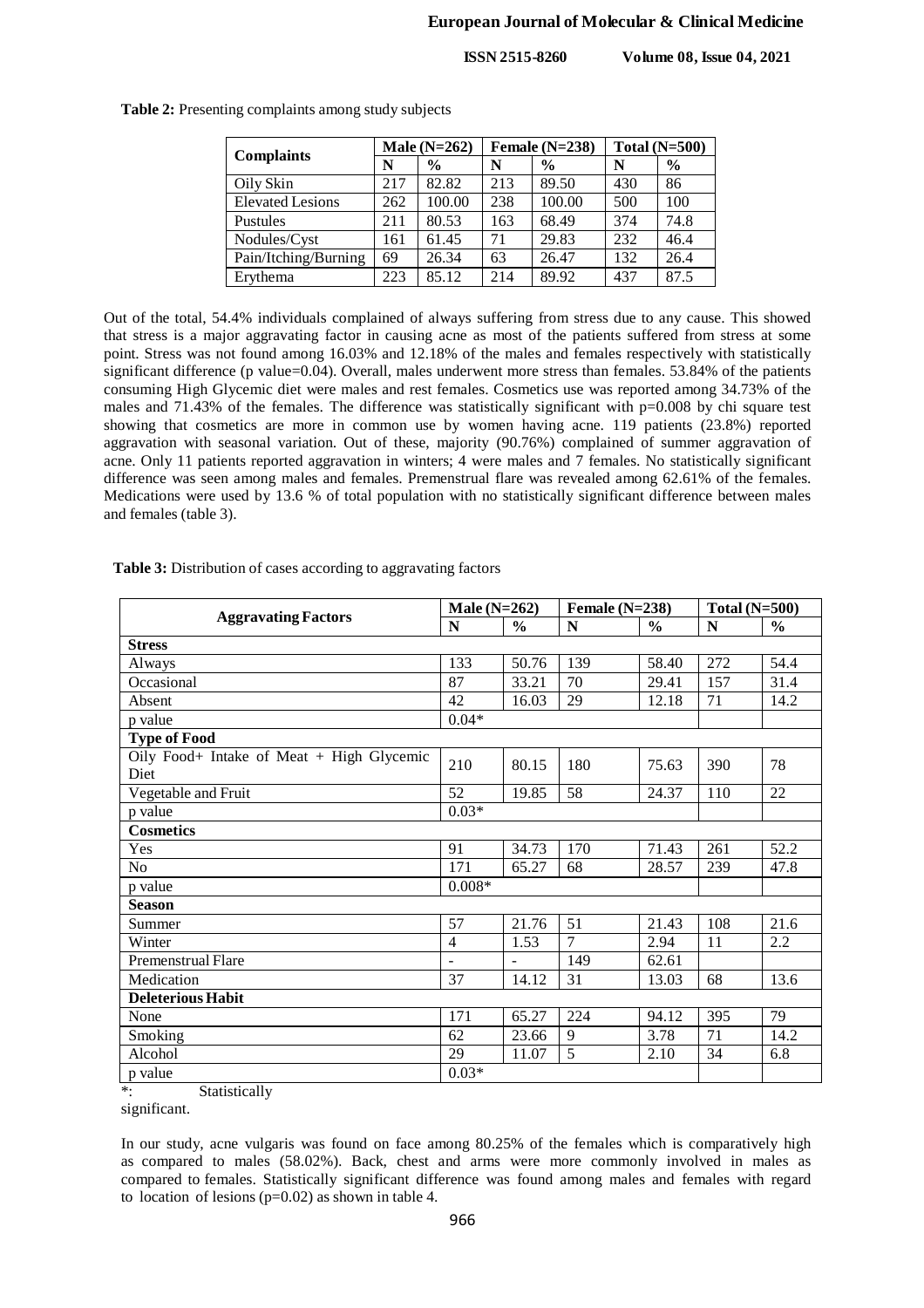**ISSN 2515-8260 Volume 08, Issue 04, 2021**

| Male $(N=262)$ |               |     |               | Total $(N=500)$  |               |  |
|----------------|---------------|-----|---------------|------------------|---------------|--|
| N              | $\frac{6}{9}$ | N   | $\frac{6}{6}$ | N                | $\frac{6}{6}$ |  |
| 152            | 58.02         | 191 | 80.25         | 343              | 68.6          |  |
| 51             | 19.47         | 18  | 7.56          | 69               | 13.8          |  |
| 12             | 4.58          | 8   | 3.36          | 20               | 4             |  |
| 30             | 11.45         | 14  | 5.88          | 44               | 8.8           |  |
| 11             | 4.20          | 6   | 2.52          | 17               | 3.4           |  |
| 6              | 2.29          |     | 0.42          |                  | 1.4           |  |
| $0.02*$        |               |     |               |                  |               |  |
|                |               |     |               | Female $(N=238)$ |               |  |

**Table 4:** Distribution of cases according to location of lesions

\*: Statistically significant

In our study, it was seen that HOMA-IR value increased with the grade of acne, that is, insulin resistance showed a positive association with severity of acne. Mean HOMA-IR was found more in grade IV acne among males as well as females. The association between acne severity and insulin resistance was not found to be significant in either males or females (p=0.18 and 0.23, respectively, as calculated by ANOVA test). Inspite of this, a positive correlation was seen as the fasting insulin levels and the HOMA-IR values were more in subjects with more severe acne. No significant difference was found in between males and females in association with HOMA-IR ( $p<0.05$  for each grade of acne, as calculated by unpaired t-test) (table 5).

**Table 5:** HOMA-IR comparison among the study subjects according to acne grading

| <b>Acne Grading</b> | Male $(N=262)$      |           | Female $(N=238)$    |           |           |
|---------------------|---------------------|-----------|---------------------|-----------|-----------|
|                     | <b>Mean HOMA-IR</b> | <b>SD</b> | <b>Mean HOMA-IR</b> | <b>SD</b> | p value   |
| Grade I             | 1.6                 | 2.09      | 1.5                 | 1.35 0.39 |           |
| Grade II            |                     | 1.93      |                     |           | 1.44 0.83 |
| Grade III           |                     | 1.86 1.9  |                     | 1.81 0.64 |           |
| Grade IV            | 2.2                 | 1.922     |                     |           | 1.40 0.12 |
| Anova Test          | 1.91                |           | 1.29                |           |           |
| p value             | 0.18                |           | 0.23                |           |           |

#### **Discussion**

It is essential to explore the disease burden of acne in hospitals with evaluation of the clinical profile and treatment pattern from time to time <sup>[1]</sup>. Such studies are necessary to evaluate the clinico-epidemiological profile, disease burden, and outcome with various modalities of treatment and also to reduce adverse consequences like scars and pigmentation. Hence, this study was aimed to find out and ascertain different clinical presentations of Acne vulgaris in both the sexes of various age groups.

In present study, out of 500 subjects, 52.4% and 47.6% were males and females respectively. Pooja Pandey *et al*. [6] in their study found that there was a male preponderance with ratio of 1.04:1 which is similar to our study. Waqar Al-Kubaisy *et al.* <sup>[7]</sup> reported that there was a significantly higher rate of acne among male students than that among females. Similar findings were seen in the study done by Smithard *et al*. [8] wherein out of the total number of 300 patients between age group 16 to 35years, 153 patients (51%) were males and 147 patients (49%) were females. One of the reasons for male preponderance can be attributed to the fact that men have increased sebum production.

In the present study, 16-20 years was the most affected age group from acne vulgaris among males (60.31%) as well as females (47.06%) while the least affected age group was 31-35 years in males (0.76%) and 36-40 years in females (4.62%). Similar results were observed in the study by Pandey P *et al*. [6] . Pandey P *et al*. [6] revealed that majority (71% of participants) belonged to age group of 18 to 25 years with majority of students and 11.3% patients belonged to age group 26 to 35 years.

The relation between acne formation and BMI has been studied by many authors. They found that acne was more prevalent among obese persons in women. In our study, 48.09% and 61.75% of the males and females respectively, have normal BMI. Males with BMI>25 kg/m<sup>2</sup> reported more acne vulgaris as compared to females with statistically significant difference as p<0.05. Waqar Al-Kubaisy *et al.* <sup>[7]</sup> detected that obese students of both sexes tend to have higher acne rate. This can be explained by the fact that obesity leads to increase in androgens and there is also psychological stress from being overweight which in turn causes surge of stress hormones that can worsen the acne.

In the present study, it was seen that high glycemic diet and oily food intake was taken by 78% of patients out of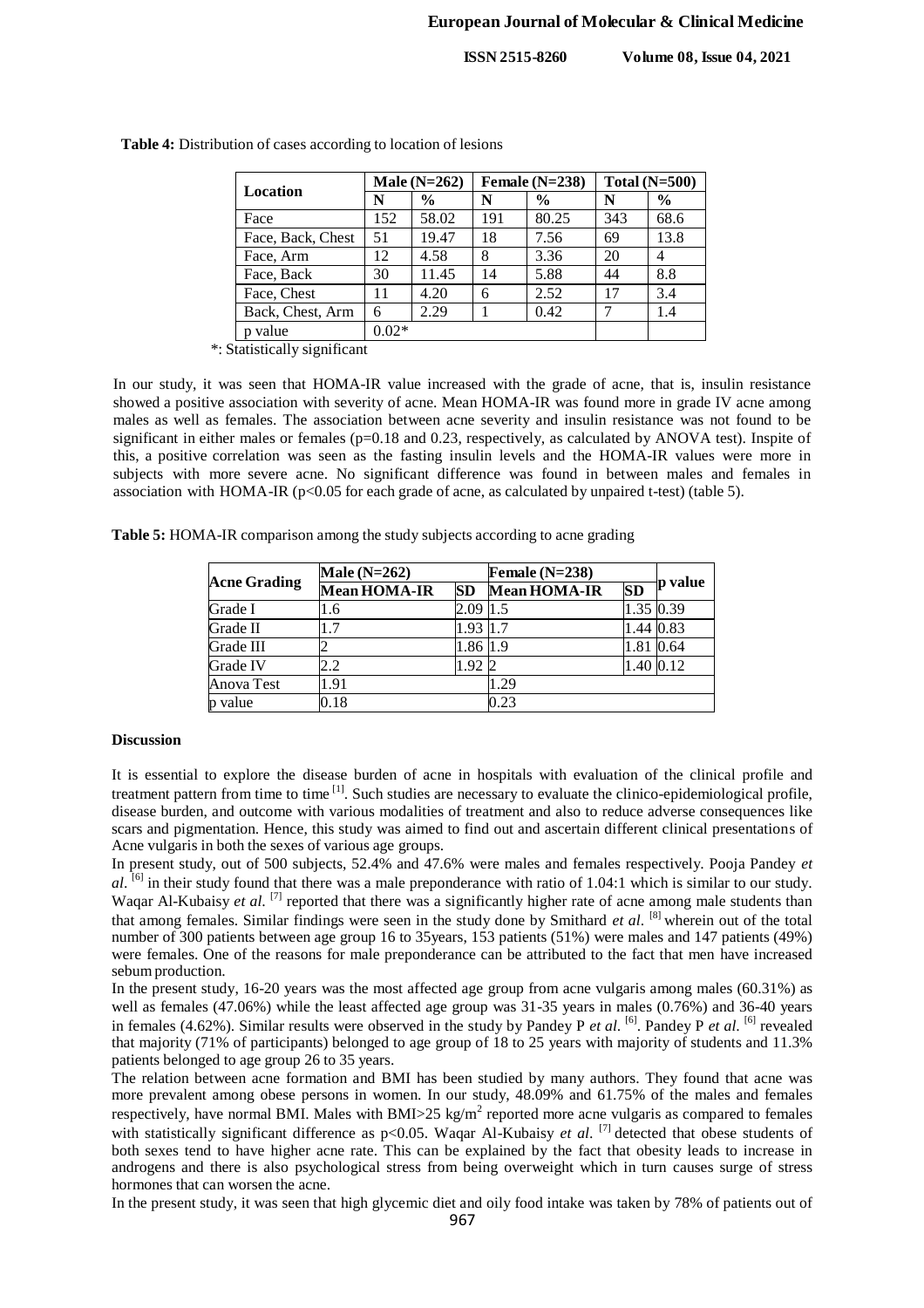### **European Journal of Molecular & Clinical Medicine**

#### **ISSN 2515-8260 Volume 08, Issue 04, 2021**

total 500. It was also comparatively more among males (80.15%) as compared to females with statistically significant difference. Acne is greatly influenced by the nutritional status of the patient. Essential fatty acids (linoleic acid and linolenic acid) deficiency causes follicular hyperkeratosis in the pilosebaceous duct, and increases the Trans epidermal water loss in the skin of acne patients. This supports the suggestion that acne vulgaris might be aggravated by the consumption of a diet rich in saturated fats and monounsaturated acids and low in poly unsaturated fatty acids. A high glycaemic diet induces hyperinsulinemia also results in androgen synthesis. Diet induced hyperinsulinemia also increases level of IGF-1 (Insulin-Like Growth Factor) and reduces IGF binding proteins. The increased free IGF-1 level results in unregulated growth of follicular epithelium, increased sebum production and synthesis of androgens from gonads<sup>[9]</sup>.

In the present study, cosmetics use was reported among 34.73% of the males and 71.43% of the females. Similar results were revealed in other studies showing that increased use of cosmetics may play a role in increased prevalence of adult acne in women [10].

In our study acne problem was reported more in summer season as compared to winter, with no difference among males and females. Summer season and sun exposure act as aggravating factors in 28.4% and 23% of patients respectively in a study by Geeta Sharma *et al*. [10] . In an Indian study in 80.62% patients, summer aggravation of acne was seen. It is possible that UV radiation, which may cause inflammation and generate squalene peroxides which are highly comedogenic may play a role in the persistence of acne in tropical countries in addition to sweating and increased humidity. Like our study, Adityan B and Thappa DM  $^{[11]}$  found in their study that seasonal variation was observed only in 80 patients (25.9%); 71 patients (23%) exacerbated in summer and 9 (2.9%) in winter. This observation was against the conventional view that acne vulgaris exacerbates in winter and improves in summer.

Premenstrual flare was revealed among 62.61% of the females of the present study. In a study by Geeta Sharma *et al*. [10] , premenstrual flare was noticed in 62.7% of the 225 female patients, which is in accordance with our study. In the study of Stoll *et al.* <sup>[12]</sup>, 44% of 400 female participants reported premenstrual flares of their acne in the questionnaires. Although, there is a hypothesis about changes of surface lipid composition in the premenstrual phase, changes in hydration or the molecular structure of keratins or prostaglandin effects through its vasoactive properties. The exact hormonal cause for this flare is still not completely known and needs to be elucidated though further studies.

Acne as a part of syndromes like polycystic ovary Disease (PCOD) and hyperandrogenism, insulin resistance, acanthosis nigricans (HAIR-AN) indicate the positive correlation of insulin resistance and acne. The disease pathogenesis involves an interplay of various hormones including growth hormone (GH), insulin and insulinlike growth factor-1 (IGF-1) signaling during puberty. These lead to acne development by influencing adrenal and gonadal androgen metabolism. Hyperglycemic carbohydrates and insulinotropic milk/dairy products have been identified to drive acne pathogenesis by promoting increased insulin/ insulin like growth factor-1 signaling.

HOMA-IR is widely used as an index of insulin resistance. We had taken 2.5 as cut off value in the study. In our study, the mean HOMA-IR was found more in grade IV acne among males as well as females. It was seen that HOMA-IR value increased with the grade of acne, that is, insulin resistance showed a positive association with severity of acne. No significant difference was found in between males and females regarding HOMA-IR in our study. Prathima Munichandrappa reported similar results in their study [13]. They found no statistically significant difference between mean HOMA-IR of cases and controls in our study. This is similar to the results of studies by Balta *et al*. [14] . However a study by Nagpal *et al*. showed significantly high values of HOMA-IR in cases with acne compared to controls <sup>[15]</sup>. Since acne is a problem in adolescents, the early recognition of insulin resistance might help in better management of acne patients.

Our study has several limitations like its cross sectional design. In addition, the questions on stress were a subjective assessment. The relationship between the insulin resistance and Acne could not be elucidated and hence further studies with larger study population should be conducted for furtherance of the results obtained in this study.

#### **Conclusion**

This study brings out the clinical profile of acne vulgaris in a tertiary care hospital. The prevalence of acne, associations with other diseases, presence of aggravating factors and the grading/severity and distribution of lesions were studied in detail among the study population and the same compared between affected males and females. It is probable that not all teenagers who could benefit are accessing health care services for acne treatment. Further education about acne is necessary in schools and among the public, so that one knows where to seek appropriate advice and receive early effective treatment so as to prevent complications, both transient and permanent.